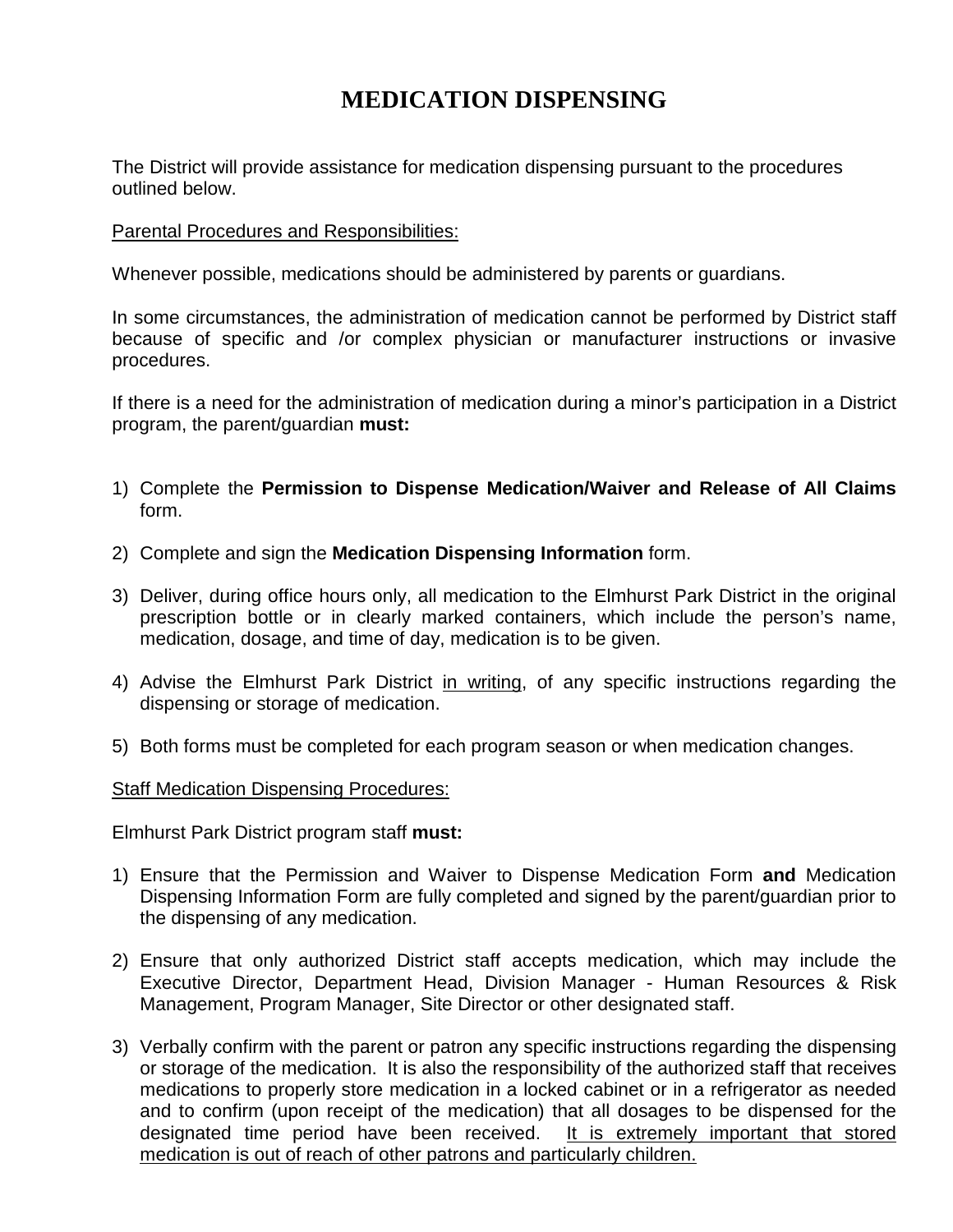- 4) Obtain multiple copies of all waivers, internal procedures, medical information forms, and medication logs when obtaining the prescription medication to be transported to the program site. All medication stored at a program site must be secured and only available to authorized program staff. When the administration of medication is not always at the same location (i.e. field trips, aquatic facility, multiple program sites, etc.) this information needs to be portable and readily available for off-site administration of medication. All original forms, instructions, correspondences, etc. should be retained for at least three years beyond conclusion of this program.
- 5) Staff responsible for dispensing medication must strictly follow all written instructions on the medical information form, individual dose envelopes, and any information contained on original prescription container labels. In the event that conflicting dispensing information exists, medication should not be administered until the parent, guardian, or doctor are reached by phone to obtain specific instructions.
- 6) Except as otherwise agreed to by the parents/guardians or competent adult, patron, or in the event of an emergency, only authorized and trained agency staff should dispense medication. *If possible, two staff should be involved in the medication dispensing process. One should dispense the medicine and the second should act as a witness. Both must initial the dispensing log.*
- 7) District staff responsible for dispensing medication is responsible for completing the medication information contained on the **Medication Log** form. Medication dispensing logs should be completed until medication dispensing has ceased. Completed medication logs should be kept in a permanent file for at least three years beyond the conclusion of the program.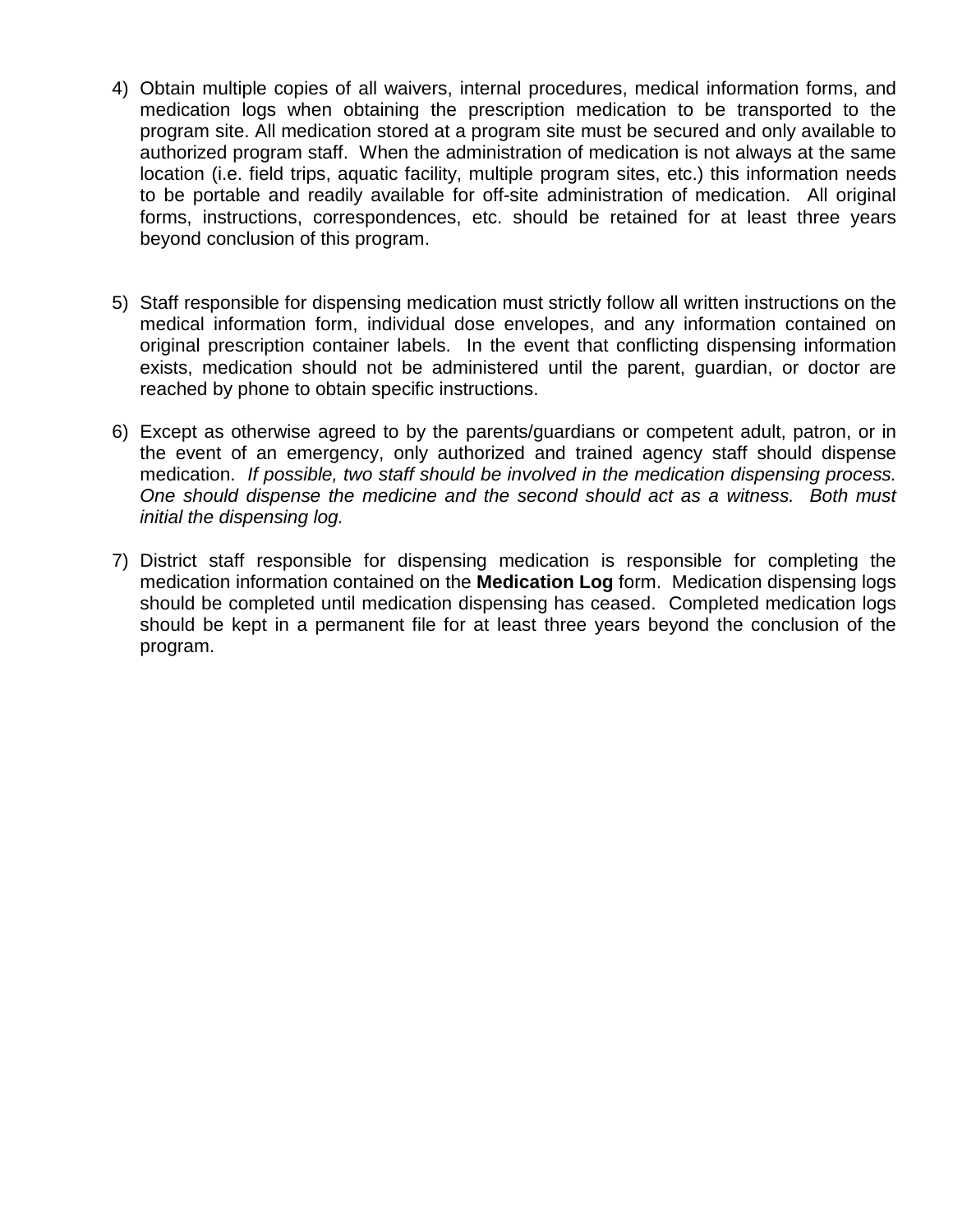## **Medication Dispensing Information**

| <b>Background Information:</b>                                                                                                                                                                                                |  |  |  |  |  |
|-------------------------------------------------------------------------------------------------------------------------------------------------------------------------------------------------------------------------------|--|--|--|--|--|
|                                                                                                                                                                                                                               |  |  |  |  |  |
|                                                                                                                                                                                                                               |  |  |  |  |  |
|                                                                                                                                                                                                                               |  |  |  |  |  |
| Daytime Phone: Phone: Program Name: Program Name:                                                                                                                                                                             |  |  |  |  |  |
|                                                                                                                                                                                                                               |  |  |  |  |  |
| <b>Medication Information:</b>                                                                                                                                                                                                |  |  |  |  |  |
|                                                                                                                                                                                                                               |  |  |  |  |  |
|                                                                                                                                                                                                                               |  |  |  |  |  |
|                                                                                                                                                                                                                               |  |  |  |  |  |
| Dispensing & Storage Instructions:                                                                                                                                                                                            |  |  |  |  |  |
|                                                                                                                                                                                                                               |  |  |  |  |  |
| Dispensing & Storage Instructions:                                                                                                                                                                                            |  |  |  |  |  |
| OTHER INFORMATION: University of the contract of the contract of the contract of the contract of the contract of the contract of the contract of the contract of the contract of the contract of the contract of the contract |  |  |  |  |  |

I understand that it is my responsibility to give the medication directly to program staff with full instructions in **original** prescription bottles only. In all cases, medication dispensing can only be changed or modified by completing another Permission and Waiver to Dispense Medication Form and Medication Information Form.

I hereby acknowledge that the above information provided for the dispensing of medication for my minor child, guardian, ward, or other family member is accurate. I also understand that it is my responsibility to inform the agency of any changes in the dispensing of medication.

I further understand that any medication or supplies not picked up at the end of a program will be disposed.

Print name of Parent or Guardian

\_\_\_\_\_\_\_\_\_\_\_\_\_\_\_\_\_\_\_\_\_\_\_\_\_\_\_\_\_\_\_\_\_\_\_\_\_\_\_

\_\_\_\_\_\_\_\_\_\_\_\_\_\_\_\_\_\_\_\_\_\_\_\_\_\_\_\_\_\_\_\_\_\_\_\_\_\_\_ \_\_\_\_\_\_\_\_\_\_\_\_\_\_\_\_\_\_\_\_

Signature of Parent or Guardian Date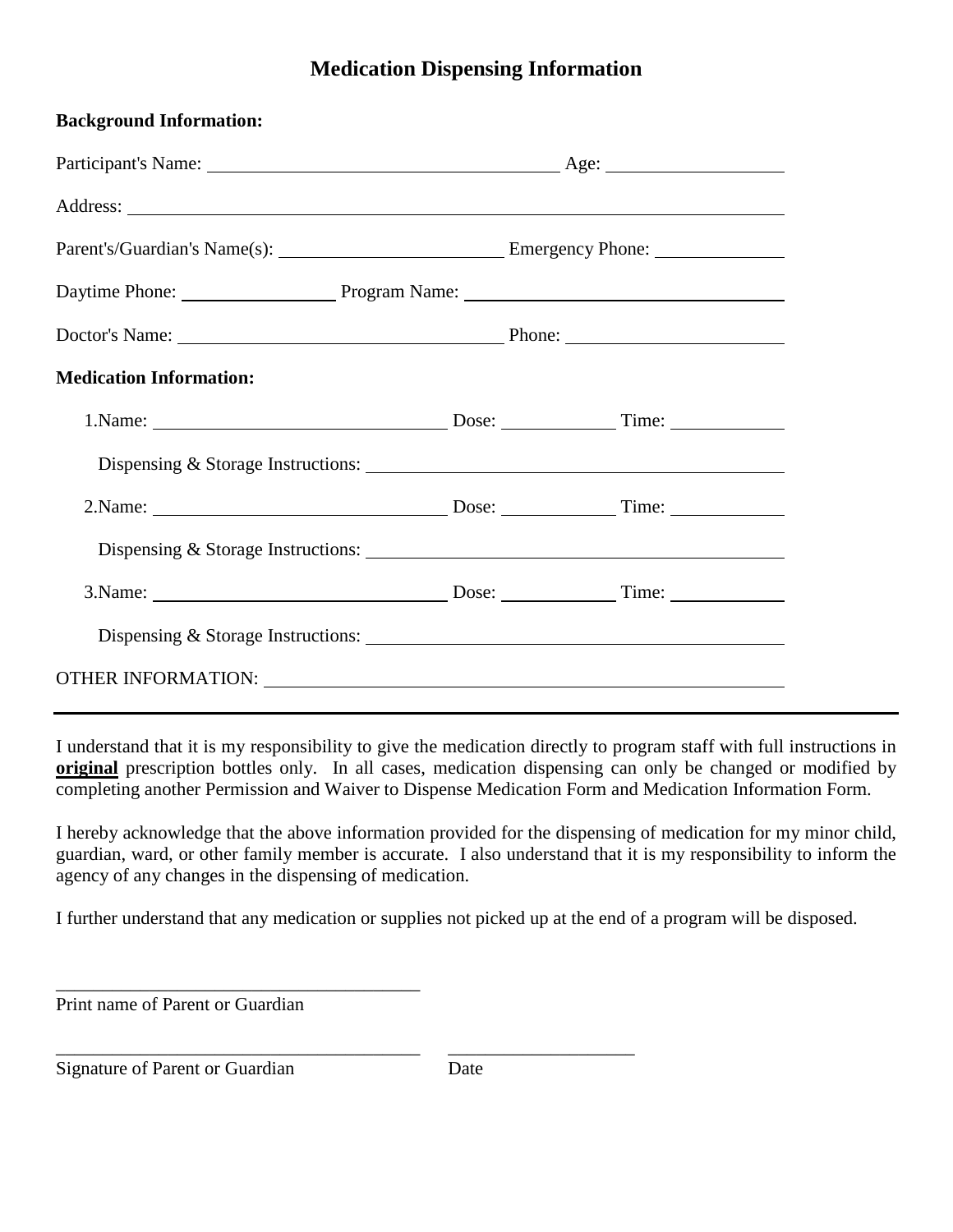### **Permission to Dispense Medication Waiver and Release of All Claims & Assumption of Risk**

The Elmhurst Park District will not dispense medication to a minor child or other participant until the Permission and Waiver to Dispense Medication and Medication Information Form have been fully completed by a parent or guardian. The agency's internal procedures on dispensing medication are available for review.

| Name of Program: |                        |              | Date:           |  |  |
|------------------|------------------------|--------------|-----------------|--|--|
|                  | the parent/guardian of |              | give permission |  |  |
| (Print Name)     |                        | (Print Name) |                 |  |  |

.

to the staff of the Elmhurst Park District **to administer to my child** 

(Name of Medication)

I understand it is my responsibility to give the medication directly to the program staff in individual dosage containers or original prescription containers:

Participant's Name:

Name of Medication and Complete Dosage Instructions:

In all cases the recommended dosage of any medication will not be exceeded. If after administering medication there is an adverse reaction or side effect, which in staff discretion warrants immediate medical attention, I give my permission to the Elmhurst Park District to secure emergency medical services. I agree to be responsible for payment of any and all medical services rendered.

\_\_\_\_\_\_\_\_\_\_\_\_\_\_\_\_\_\_\_\_\_\_\_\_\_\_\_\_\_\_\_\_\_\_\_\_\_\_\_\_\_\_\_\_\_\_\_\_\_\_\_\_\_\_\_\_\_\_\_\_\_\_\_\_\_\_\_\_\_\_\_\_\_

\_\_\_\_\_\_\_\_\_\_\_\_\_\_\_\_\_\_\_\_\_\_\_\_\_\_\_\_\_\_\_\_\_\_\_\_\_\_\_\_\_\_\_\_\_\_\_\_\_\_\_\_\_\_\_\_\_\_\_\_\_\_\_\_\_\_\_\_\_\_\_\_\_

Please read this language carefully and be aware that in consideration for the Elmhurst Park District agreeing to administer medication, you will be expressly assuming the risk and legal liability and waiving and releasing all claims for injuries, damages or loss which you or your child/ward might sustain as a result of any and all activities connected with and associated with this agreement.

I recognize and acknowledge that there are certain risks of physical injury in connection with the administering of medication to my child/ward. I voluntarily agree to assume the full risk of any and all injuries, damages or loss, regardless of severity, that I or my child/ward may have (or accrue to me or my child/ward) as a result of agreeing to have the Elmhurst Park District administer medication to my child/ward. I acknowledge and recognize that such risks include, but are not limited to, failure to administer the medication, failure to properly administer the medication, delay in administering the medication, adverse reactions or side effects to the medication, failure to follow specific instructions, failure to recognize a medical emergency, and failure or delay in securing emergency medical services. I do hereby fully release and forever discharge the District from any and all claims resulting from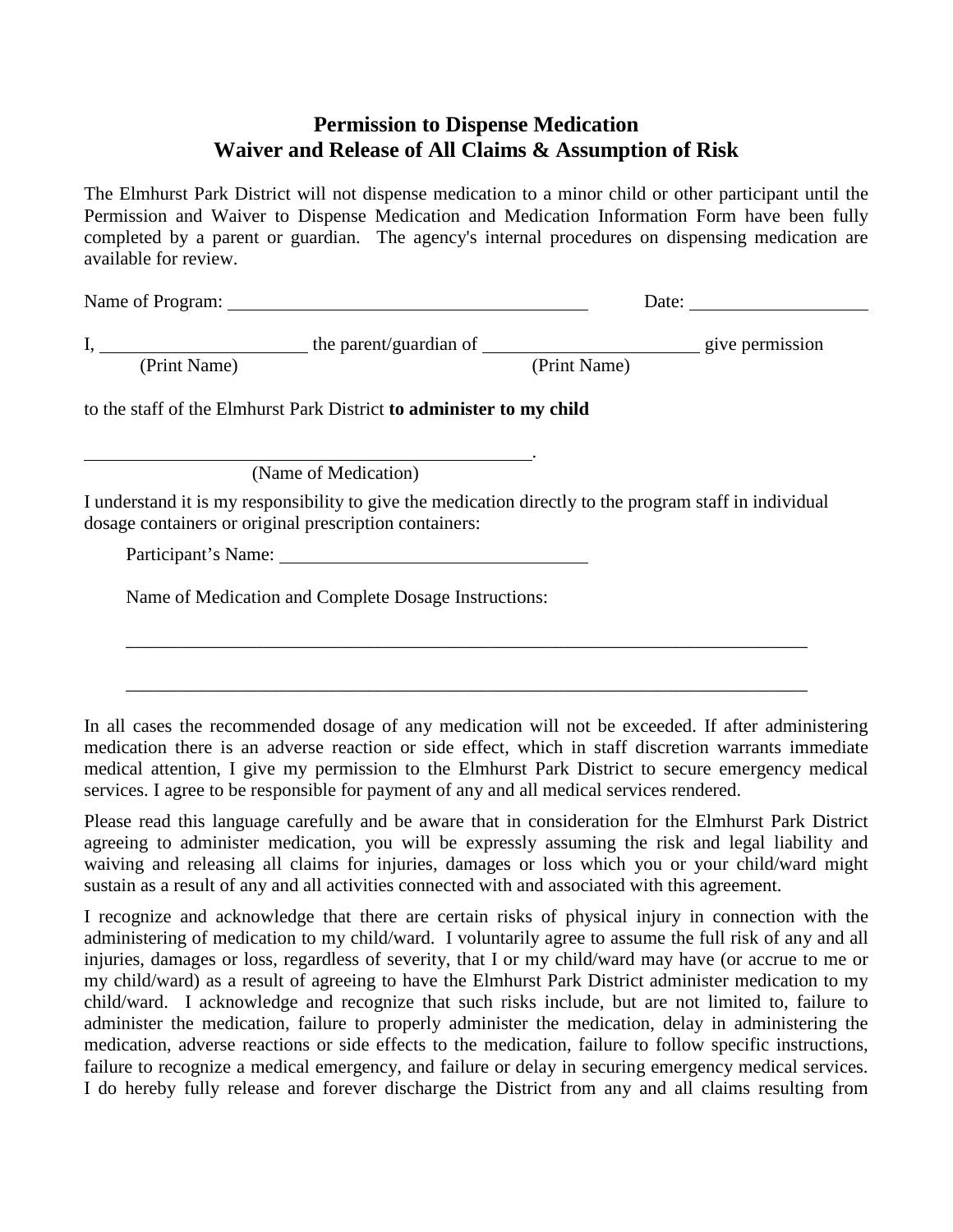injuries, damages and losses I or my minor child may have (or accrue to me or my minor child), and arising out of, connected with, incidental to, or in any way associated with this agreement. I further agree to waive and relinquish any and all claims my minor child/ward or I may have (or may accrue to me or my child/ward) against the District, including its officials, agents, volunteers and employees arising out of, connected with, incidental to, or in any way associated with this agreement.

**I have read and fully understand the above warning of risk, assumption of risk and waiver and release of all claims.** 

\_\_\_\_\_\_\_\_\_\_\_\_\_\_\_\_\_\_\_\_\_\_\_\_\_\_\_\_\_\_\_\_\_\_\_\_\_\_\_ Print name of Parent or Guardian

\_\_\_\_\_\_\_\_\_\_\_\_\_\_\_\_\_\_\_\_\_\_\_\_\_\_\_\_\_\_\_\_\_\_\_\_\_\_\_ \_\_\_\_\_\_\_\_\_\_\_\_\_\_\_\_\_\_\_\_ Signature of Parent or Guardian Date